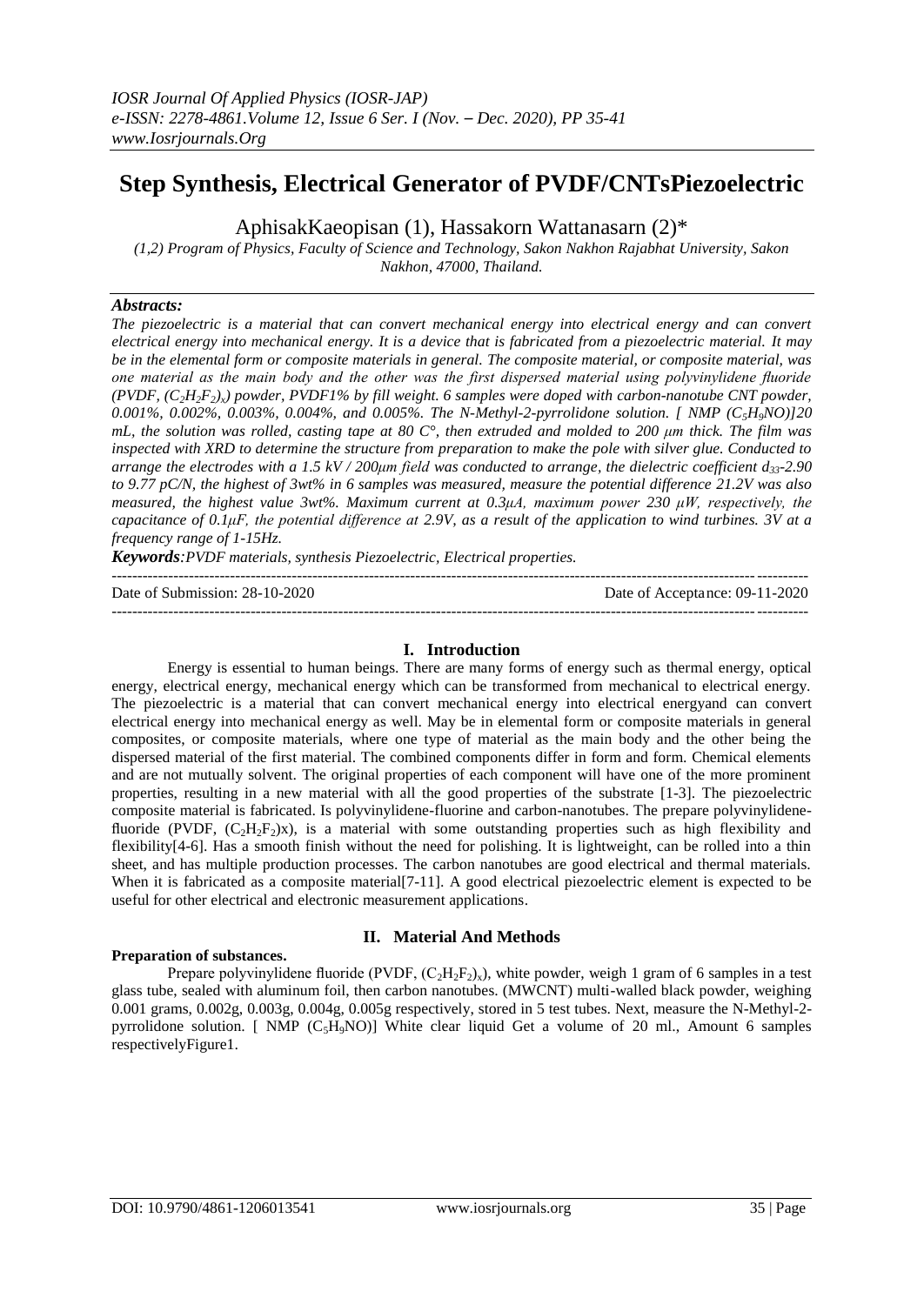

**Figure**1.Simulation of the process of invention of the piezoelectric coefficient measurement and electrical measurement.



**Figure**2.Procedure sequence for the experiment in making a piezoelectric device.

#### **Materials preparation of Piezoelectric samples. Prepare the solution.**

The next step is to prepare an unused carbon PVDF solution. Take 20 ml of NMP solution and pour it into a 250 ml bigger, then place it on an electric stove that was set to a temperature of 80C° after that. Pour 1 g of PVDF powder into a bigger containing patterned material, then stirwith a magnetic spin for 1 hour. Example 1 is a solution that dissolves into white, bright, carbon-nanotube PVDF. The next step is to prepare the PVDF-CNT solution with carbon-nanotubes. By pouring 20 ml of NMP solution into 250 ml of the bigger, then place on the electric stove with temperature setting at 80 C°, then pour the 1 g PVDF powder into the bigger containing the substance is then stirred and stirred by a magnet to spin autism. Take 30 minutes and then mix the carbon nanotubes into the solution. Example 2 is a solution that dissolves into a thin black color. After spinning for 1 hour, PVDF-CNT with carbon nanotube 0.001g was obtained. Example 2,the next step is to prepare the sample at 3,4,5,6 like the 2nd sample, respectively.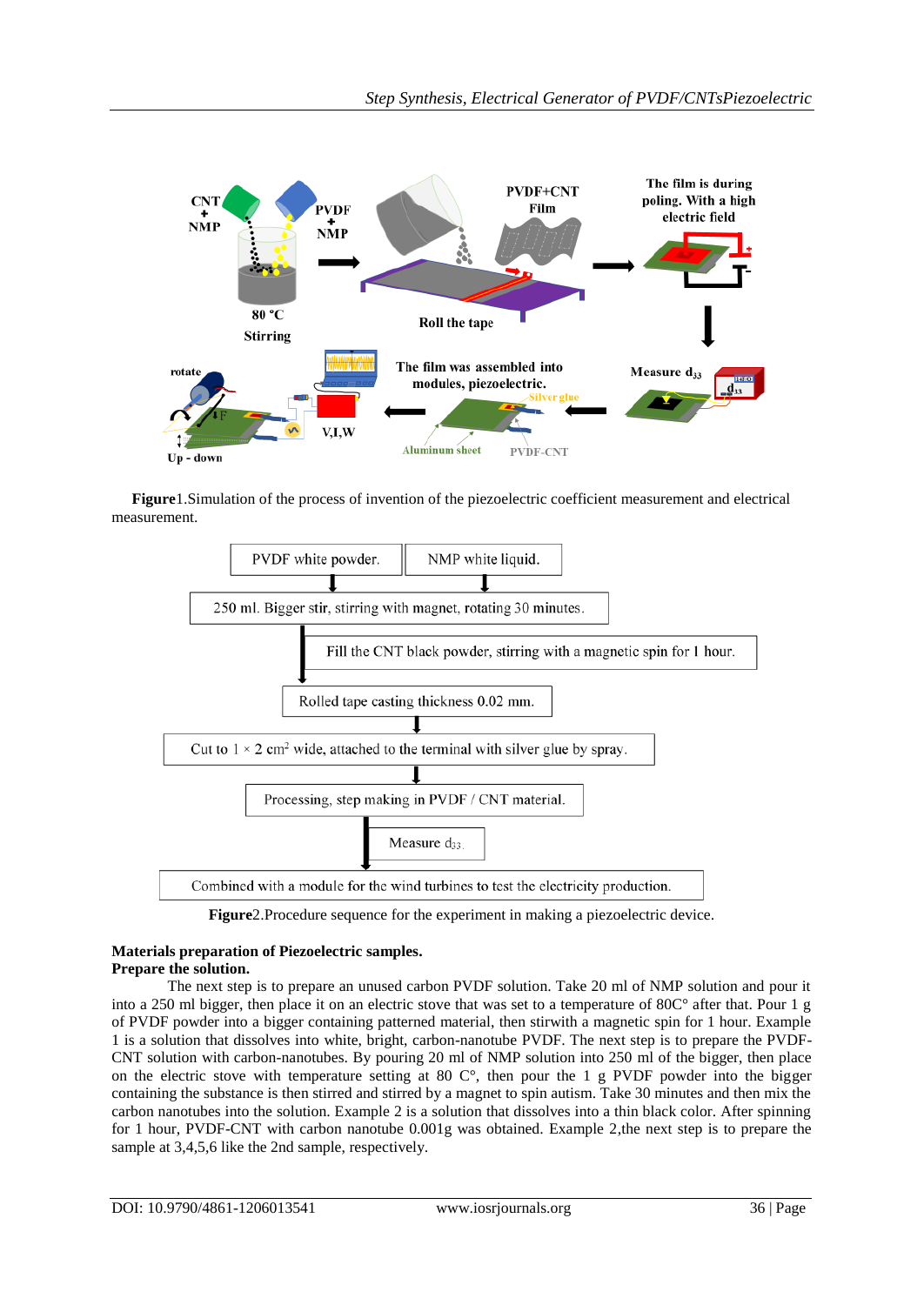# **Rolled casting tape.**

Next, take the solution 1-6 to roll the tape. By bringing each sample solution to be poured ontoa sheet of tape extruder containing heat, adjust the temperature to 80 C° and then extrude the PVDF solution to a thickness of 0.02 mm. After that, wait for the PVDF solution to evaporate the solvent. after 30 minutes, it will turn into a solid film tape. After letting it cool down, will get a film tape. Piezoelectric PVDF example 1 and example 2-6 perform the casting of the same type of film tape, respectively.

## **Measure structure.**

Measurement of  $d_{33}$  / hysteresis / XRD / FTIR

The synthesized samples were analyzed with  $d_{33}$  YE2730-d<sub>33</sub>Meter / Fourier Transform Infrared Spectroscopy (FT-IR) using VERTEX 70 using 532nm lasers in the wavelength of  $400-1,400$  cm<sup>-1</sup> / X- analysis. Ray diffraction (XRD) is achieved by SHIMADZU-LABX-XRD-6100 / TREK dielectric meter MODEL20 / 20c-Hs HIGH VOLTAGE AMPLIFIER / morphological examination of the above samples using a shining electron microscope.

#### **Module.**

Take the PVDF, and PVDF-CNT film tapes, example 1-6 to cut to  $1\times2$  cm<sup>2</sup> in width to do a module. At this stage, prepare a silver glue solution mixed with 1 to 10 distilled water in a spray bottle. Prepare two screens that are strung with a frame that has a screen size of  $0.9 \times 1.9$  cm<sup>2</sup> in length. Next, take the PVDF film tape to place between the polar screen and spray the prepared silver glue on the screen on both sides, then iron with the screen and remove the PVDF from wait for the screen to dry for 30 minutes and continue for 2-6 samples respectively.

#### **Piezoelectric device fabrication.**

The process of fabricating modules PVDF-CNT and electrical measurement results.

Prepare the Piezoelectric PVDF-CNT plate after rolling the tape into the sheet. Cut to 1 cm wide, 2 cm wide, with silver glue on both sides. Top-bottom by not allowing the edges of the electrode to match the top and bottom. After that, dry the silver glue. Lamp with heat to wipe the silver glue. Take it for 1 hour. When the silver glue is dry, check the electrical conductivity of the polarity. Piezoelectric PVDF-CNT then leads the pole after the pole was finished to coat the Piezoelectric sheet PVDF-CNT with hot-rolled plastic, size 1.2 cm wide and 2.2 cm long, then puncture the poles made alternately. Take copper to create a connector. Clamp it to the silver adhesive pad and PVDF-CNT. Tightly closed together.

| <b>EXPT NO</b> | <b>PVDF</b> | <b>Additive</b> | <b>Solvent</b> |
|----------------|-------------|-----------------|----------------|
|                | lg          |                 | 20cc NMP       |
|                | lg          | $0.001$ g CNTs  | 20cc NMP       |
| 3              | lg          | $0.002$ g CNTs  | 20cc NMP       |
|                | Ιg          | $0.003$ g CNTs  | 20cc NMP       |
| 5              | lg          | $0.004$ g CNTs  | 20cc NMP       |
|                | ıg          | $0.005g$ CNTs   | 20cc NMP       |

#### **III. Result and Discussion Table** 1**.**Preparation of PVDF / CNT / NMP dosage for the preparation of PVDF-CNT piezoelectric solution.



**Figure**3.Shows PVDF content (a), CNT content (b), PVDF-CNT preparation in vitro(c),dissolved PVDF-CNT effect in NMP (d),extrusion solution to casting tape (e).

When analyzing the polymer with X-ray diffraction technique (XRD), it was found that the form of adding carbon nanotubes to 1wt% -5wt% polyvinylidene fluoride had an effect. To the internal structureusingthe sample, there is a mixed crystal structure  $\alpha$  and  $\beta$ . In every substance, it was also found that the deflection angle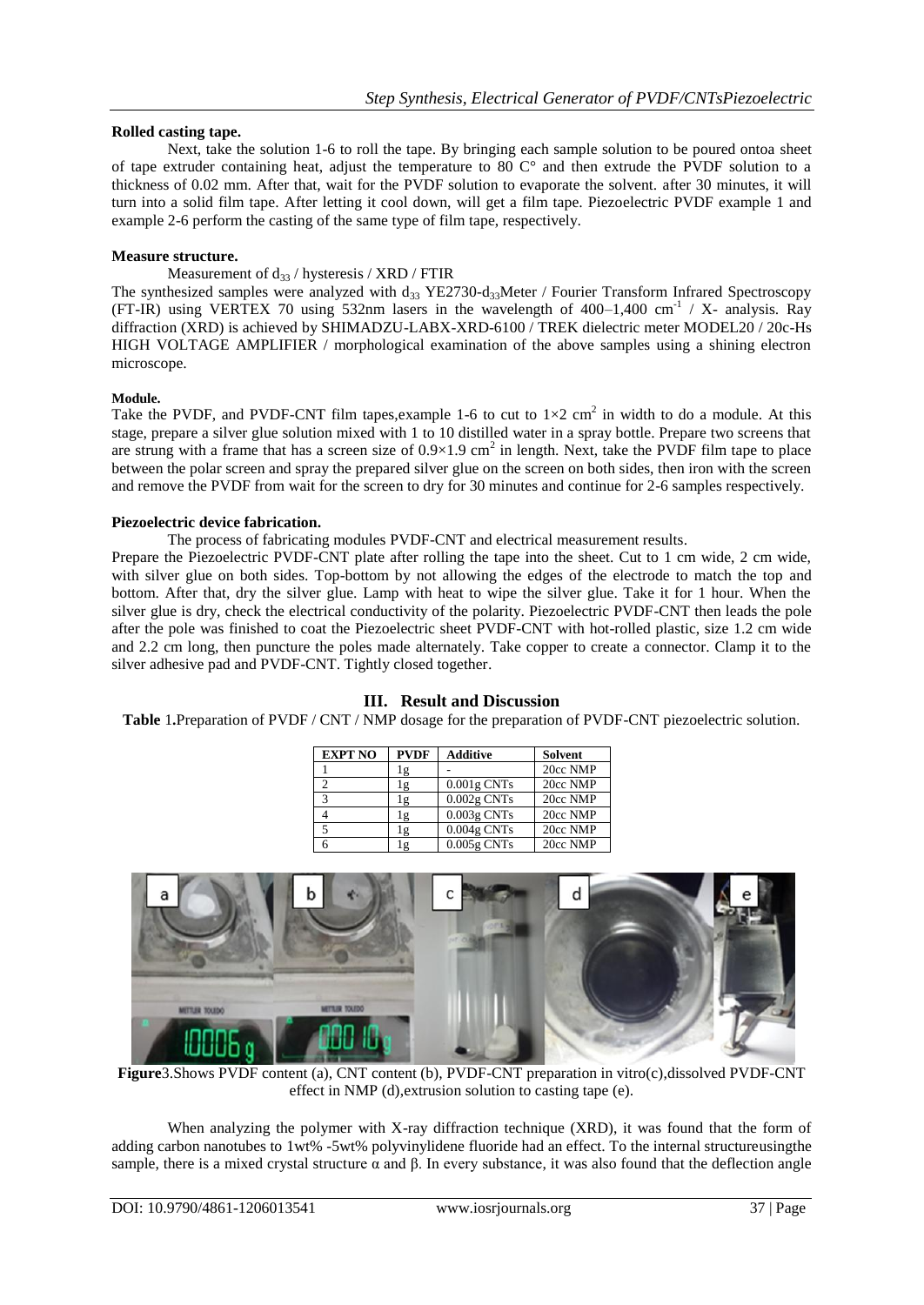shifted to a higher value when the carbon nanotube added percentage shown in figure 4.The addition of carbon nanotubes in polyvinylidene fluoride changes within the internal structure.

When the results were analyzed by Fourier Transform Infrared Spectroscopy of Polymer Materials (PVDF) techniques with the addition of carbon nanotubes (CNT) by percentage weight (1wt%, 2wt%, 3wt%), 4wt%, 5wt%) into the structure of polyvinylidene fluoride by analysis from Fourier Transform Infrared Spectroscopy (FTIR) technique. As showninfigure 5, it was found that (frequency) or wave number (wave number)PVDFat613.01cm<sup>-1</sup>,871.42 cm<sup>-1</sup>,1179.42 cm<sup>-1</sup>, 1401.57 cm<sup>-1</sup> / PVDF-CNTwt1% at 613.02cm<sup>-1</sup>,871.53 cm<sup>-1</sup>,1179.55cm<sup>-1</sup>,1401.54 cm <sup>-1</sup>PVDF-CNTwt2% at 613.06cm<sup>-1</sup>,871.56 cm<sup>-1</sup>,1179.42cm<sup>-1</sup>, 1401.37 cm<sup>-1</sup>/ PVDF-CNTwt3% at 613.12cm<sup>-1</sup>,871.67 cm<sup>-1</sup>,1179.65cm<sup>-1</sup>, 1401.18 cm<sup>-1</sup>/ PVDF- CNTwt4% at 613.15cm  $1,871.66$  cm<sup>-1</sup>,1179.65cm<sup>-1</sup>, 1401.18 cm<sup>-1</sup> and PVDF-CNTwt5% at 613.00cm<sup>-1</sup>,871.18cm<sup>-1</sup>,1179.69cm<sup>-1</sup>, 1401.14 cm-1were found to have various peaks. As in the PVDF spectrum, there was no chemical interaction between CNT and PVDF .Thermal stability andthe nanometer addition in PVDF increased after composite with CNT as a result ofquarantinethe movement of the polymer chains with CNT according to the theory of inorganic-polymer composite materials as shown in figure 5.



Figure 4.Polymer X-ray diffraction patterns (PVDF-CNT) when conditional nanotubes were added 1wt%, 2wt%, 3wt%, 4wt%, 5wt%, respectively.

Figure 5. When analyzed by Fourier Transform Infrared spectroscopy of polymer material (PVDF) by adding carbon nanotubes (CNT).

The piezoelectric material obtained by extruding PVDF and PVDF-CNT tape with a thickness of 0.02 mm tape was made by cutting into a  $1\times1$  cm<sup>2</sup> wide sheet and applied with silver glue. In the area of the topbottom surface of the piezoelectric and leave the edge of the 0.5 mm piezoelectric surface with masking tape and let the silver glue dry, take 2 hours and check the polarity. By testing the completely dry silver glue conductivity, and checking the electrodes above and below the PVDF plate, the piezoelectric was not shortcircuited. After that, the polling tool was polled. In which the device has two parts the first part is the Hi-Volt generator set. The second part of the refrigeration unit, the pole, the upper copper plate head, connected to the PVDF plate, the piezoelectric, prepared to glue silver, size  $1\times1$  cm<sup>2</sup>. A polling quantity of 6 kV per 1 mm thickness of PVDF, which must be polled at least 0.12 kV potential difference. In the experiment, the polls at 1.5 kV with PVDF-CNT poles ranged from 0%

to 5%, respectively, figure 6 and the measurement results of the  $d_{33}$  coefficient are shown in Figure 7.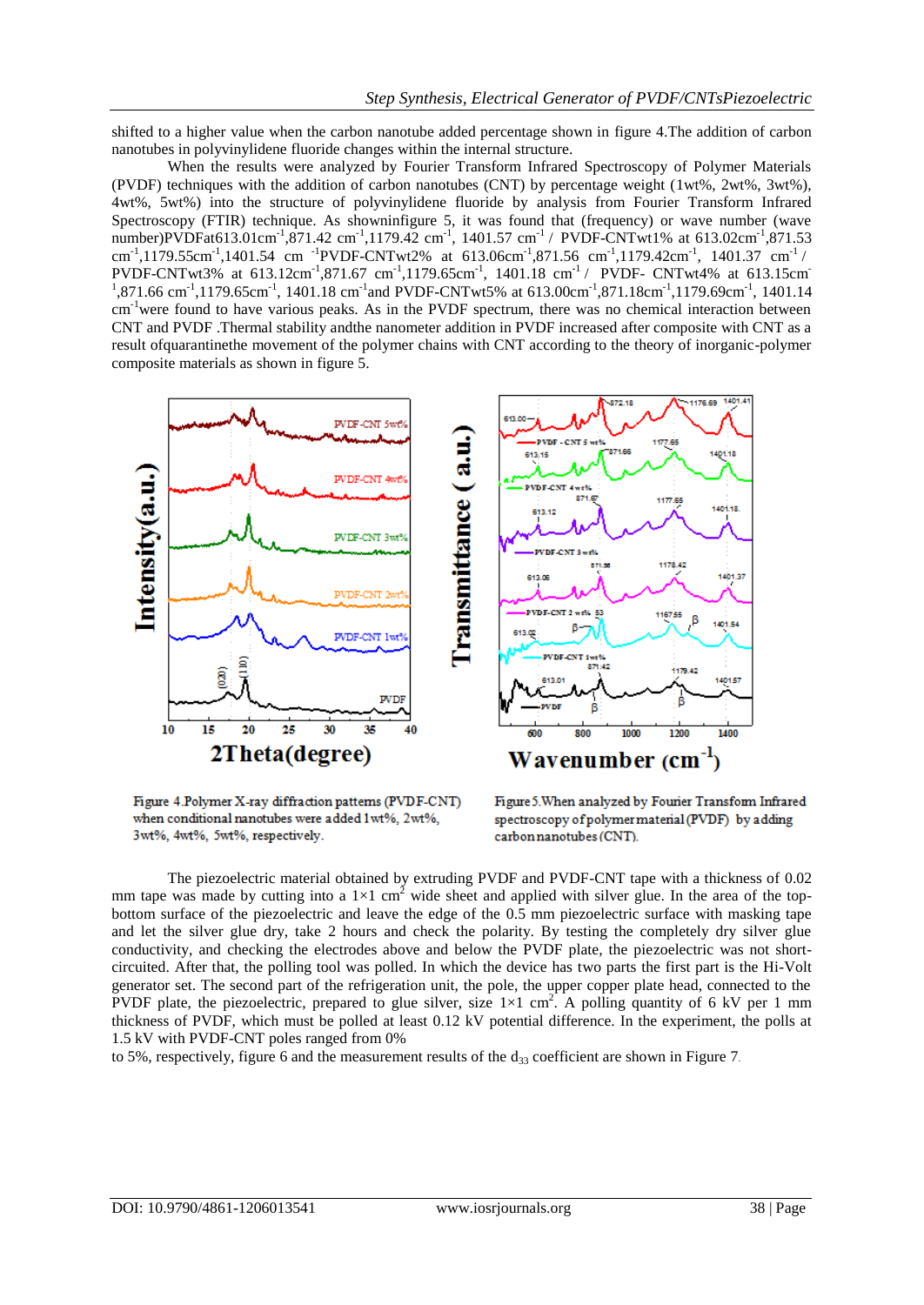![](_page_4_Picture_1.jpeg)

Figure 6. shows the process of polling the PVDF-CNT

Figure 7. Measurement results of the d33 coefficient

# **The process of fabricating module PVDF-CNT and electrical measurement results**

Piezoelectric sheet PVDF-CNT was prepared afterthe extrusion of the tape. Cut to a size width 1cm, length 2 cm, apply with silver glue on both sides top - bottom by leaving the edges of the electrodes not aligned for the top and bottom. After that, dry the silver glue with heat to dry the silver glue completely, take 1 hour.Once the silver glue dries, check the electrode conductivity. Piezoelectric PVDF-CNT, then pole light, after thepole is finished, apply to coat the plate. Piezoelectric PVDF-CNT with hot rolled plastic, 1.2 cm wide, 2.2 cm long, and then pierce the alternating pole. Bring copper to make a connector clamp to the electrode plate with silver glue and PVDF-CNT in Figure 8.

![](_page_4_Picture_6.jpeg)

**Figure 8.**The model of P/C piezoelectric device design (A1,A2) PVDF (B) PVDF-CNT1% (C) PVDF-CNT2% (D) PVDF-CNT3% (E) PVDF-CNT4% (F) PVDF-CNT5%(G).

Electrical measurement procedure PVDF-CNT 0% to5% from the PVDF-CNT adulpisoelectric module is applied to a mechanical force device that is made into a device that can be applied to the surface of the adulpisoelectric surface. Rick connect the piso electrode to the probe of the oscilloscope. Connect it to the notebook, display on the screen and adjust the PVDF-CNT piezoelectric voltage measurement value from 0% to 5%. The result of the average voltage measurement of 3.8V, 4.9V, 8.1V, 21.2V, 7.9V, 6.1V, respectively, as shown in Figure 9. The effect of the electric voltage with the greatest percentage of CNT is 3%, as shown in Figure 10. At 230 μW shown in Figure 11, the effect of the capacitance of 0.1μF, voltage at 2.9 V, 1 μF, voltage at 1.5V, 10 μF, voltage at 1.2 V is shown in Figure 12.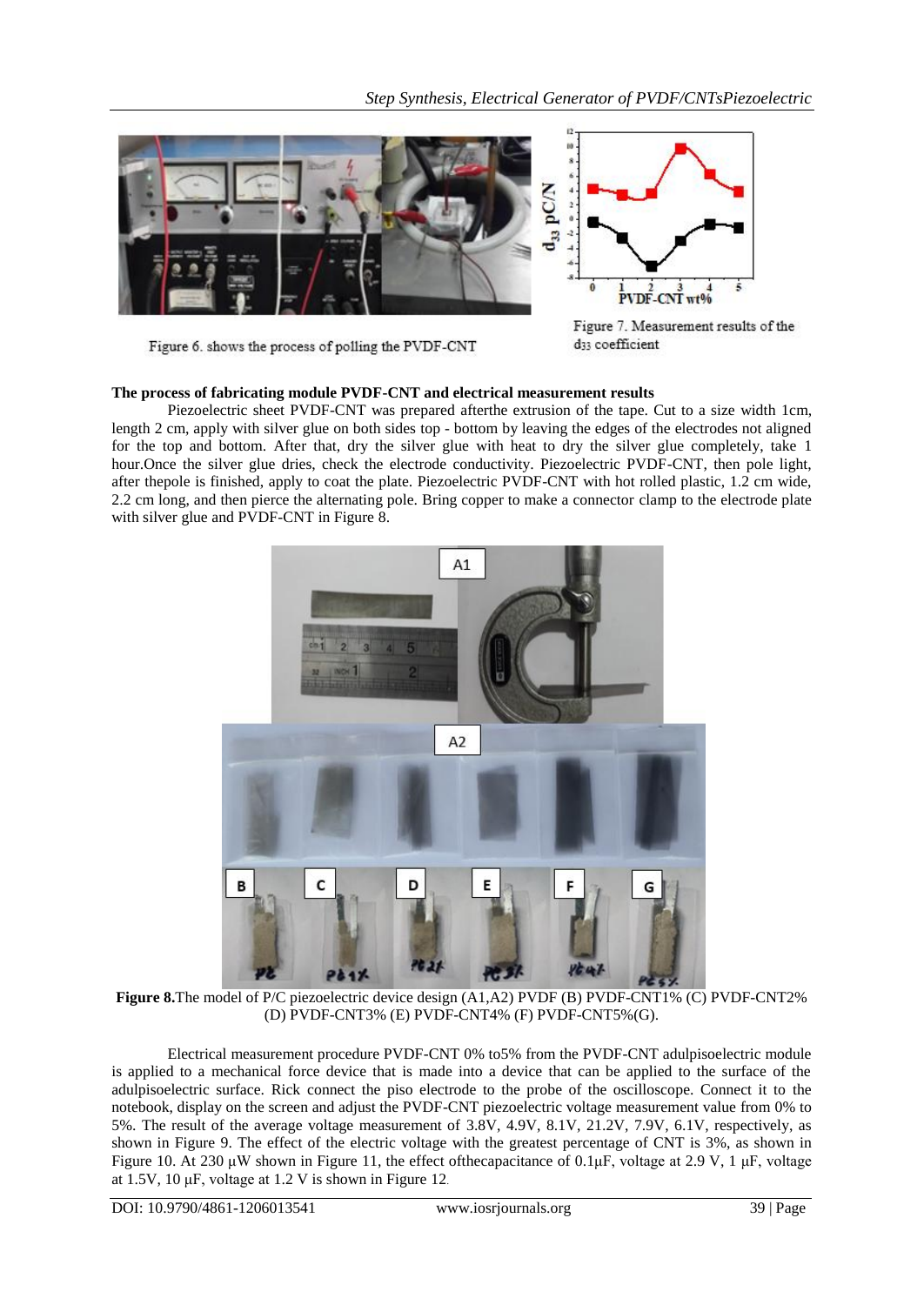![](_page_5_Figure_1.jpeg)

**Figure**9.The results of the measurement of average voltage difference 0% to5% at 3.8V, 4.9V, 8.1V, 21.2V.7.9V, 6.1V.

![](_page_5_Figure_3.jpeg)

**Figure** 10.The effect of the electric potential difference with the largest percentage of CNT is 3%.

![](_page_5_Figure_5.jpeg)

Figure 11. Effect of the maximum power output at 230 µW.

Figure 12. Effect of capacitance 0.1µF voltage at 2.9 V,  $1 \upmu F$  voltage at 1.5V, 10 $\upmu F$  potential difference at 1.2V.

Measure the electric potential of Piezoelectric electricthat is attached to the wind turbine vertical axis with a height of 1.5 meters, a radius of 1.2 meters wide, with 6 air receipts. Take the module with the piezoelectric attached to the vertical axis of the wind turbine. Then when the branchesofthe wind turbine rotates at a speed of 0.1Hz,1Hz,5Hz,10Hz,15Hz with mechanical energy causing the branches to touch pushing the module piezoelectric to bend which is attached to the center axis and therefore diverting electricity and measure the electric voltage with an oscilloscope.The electrical output comes in a periodic ripple which results from the turbine branches which has a gap of 6 branches per rotation and the potential difference average at 1.1V,1.8V,3.5V,4.8V,5.3V as in Figure 13.